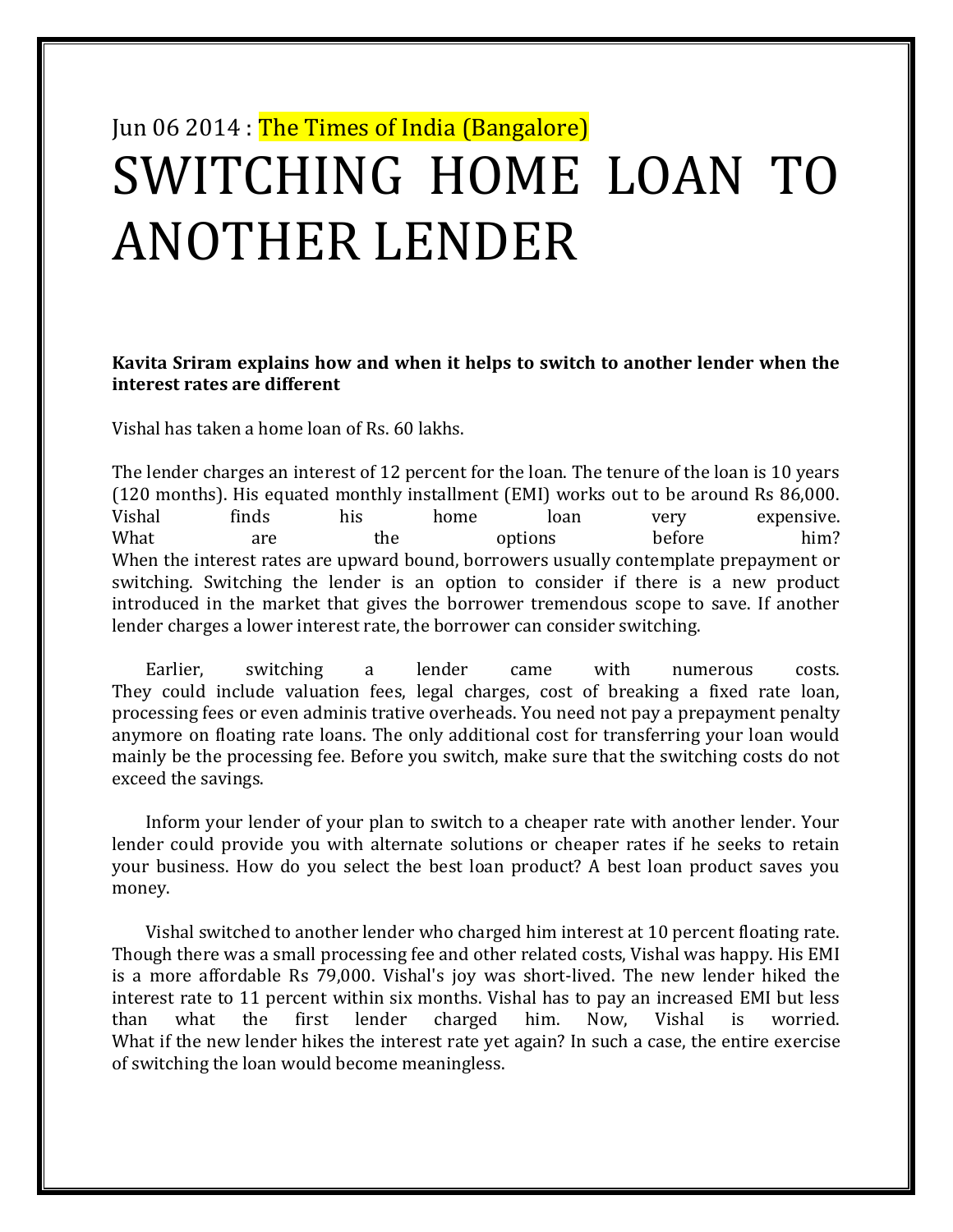Before switching the lender, it is essential to find out the relevant details of the new lender. Find out how often he increases the rates. When was the last rate hike? Are there any immediate plans to increase the interest rate? Vishal did not anticipate a rate hike immediately after switching the lender.

Unless there is a savings of more than one percent in terms of interest rate, it is best not to switch. Interest rates move in a cyclical pattern. The peaks are followed by troughs. If the savings is marginal, it is better to stick to the existing lender. Switching may be the only option when banks fail to pass the benefits of falling rates to the borrowers. QUICK BYTE BEFORE SWITCHING TO ANOTHER LENDER, YOU NEED TO MAKE A THOROUGH ANALYSIS OF COSTS INVOLVED AND THE BENEFIT YOU WILL GET IN TERMS OF SAVINGS IN INTEREST COST, TO ENSURE YOU GET A GOOD DEAL [FAST FACT] THE OUTSTANDING BALANCE AND TENURE LEFT ARE RELEVANT, APART FROM THE INTEREST RATE DIFFERENCE, WHILE EVALUATING THE OPTION OF MOVING THE LOAN TO ANOTHER BANK